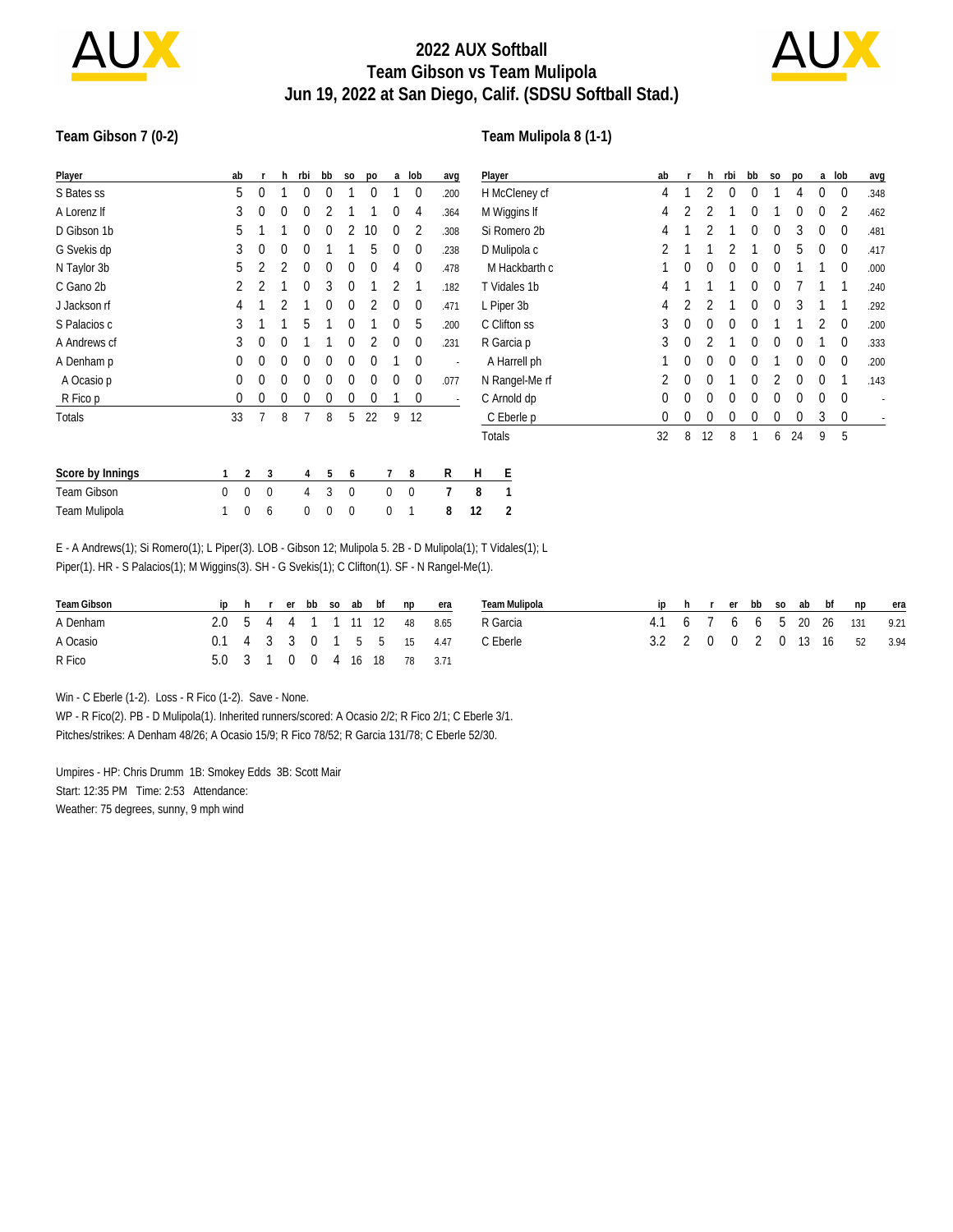

## **2022 AUX Softball Team Gibson vs Team Mulipola Jun 19, 2022 at San Diego, Calif. (SDSU Softball Stad.)**



| Score by Innings |  |       |                                                                                                                                                                                                                                                                                                                                                                                                                                                                                                   |  | 2 3 4 5 6 7 |          |    | - F |
|------------------|--|-------|---------------------------------------------------------------------------------------------------------------------------------------------------------------------------------------------------------------------------------------------------------------------------------------------------------------------------------------------------------------------------------------------------------------------------------------------------------------------------------------------------|--|-------------|----------|----|-----|
| Team Gibson      |  |       | 0 0 0 4 3 0                                                                                                                                                                                                                                                                                                                                                                                                                                                                                       |  |             |          | 78 |     |
| Team Mulipola    |  | 1 0 6 | $\begin{array}{ccc} & & & \text{if } & \text{if } & \text{if } & \text{if } & \text{if } & \text{if } & \text{if } & \text{if } & \text{if } & \text{if } & \text{if } & \text{if } & \text{if } & \text{if } & \text{if } & \text{if } & \text{if } & \text{if } & \text{if } & \text{if } & \text{if } & \text{if } & \text{if } & \text{if } & \text{if } & \text{if } & \text{if } & \text{if } & \text{if } & \text{if } & \text{if } & \text{if } & \text{if } & \text{if } & \text{if } &$ |  |             | 0 1 8 12 |    |     |

Team Gibson starters: 22/ss S Bates; 23/lf A Lorenz; 5/1b D Gibson; 21/dp G Svekis; 88/3b N Taylor; 68/2b C Gano; 24/rf J Jackson; 13/c S Palacios; 11/cf A Andrews; 40/p A Denham;

Team Mulipola starters: 28/cf H McCleney; 25/lf M Wiggins; 32/2b Si Romero; 15/c D Mulipola; 29/1b T Vidales; 47/3b L Piper; 20/ss C Clifton; 0/p R Garcia; 35/rf N Rangel-Me; 97/dp C Arnold;

Team Gibson 1st - S Bates struck out looking (1-2 BKFFFFK). A Lorenz struck out looking (1-2 KFFBFK). D Gibson struck out swinging (1-2 BKKS). 0 runs, 0 hits, 0 errors, 0 LOB.

Team Mulipola 1st - H McCleney grounded out to p (3-2 FBBKFFB). M Wiggins homered down the rf line, RBI (2-0 BB). Si Romero grounded out to 3b (1-1 FB). D Mulipola walked (3-0 BBBB). T Vidales grounded out to 2b (1-0 B). 1 run, 1 hit, 0 errors, 1 LOB.

Team Gibson 2nd - G Svekis walked (3-2 BBKKFBB). N Taylor popped up to ss (0-1 K). C Gano walked (3-1 BBBKB); G Svekis advanced to second. J Jackson reached on a fielder's choice to pitcher (0-2 KFF); C Gano advanced to second; G Svekis out at third p to 3b. J Jackson advanced to second on a passed ball; C Gano advanced to third on a passed ball. S Palacios popped up to 3b (3-0 BBB). 0 runs, 0 hits, 0 errors, 2 LOB.

Team Mulipola 2nd - L Piper doubled to right center (1-1 BF). C Clifton flied out to rf down the rf line (3-2 FBBFFB); L Piper advanced to third. R Garcia grounded out to 3b (2-1 KBB). N Rangel-Me struck out swinging (1-2 BKKS). 0 runs, 1 hit, 0 errors, 1 LOB.

Team Gibson 3rd - A Andrews grounded out to 1b unassisted (3-2 KFBBFFB). S Bates grounded out to ss (0-1 F). A Lorenz walked (3-2 BFBBKFB). D Gibson struck out swinging (2-2 SBFBFFS). 0 runs, 0 hits, 0 errors, 1 LOB.

Team Mulipola 3rd - H McCleney singled to third base (1-2 BKKF). M Wiggins singled to catcher (2-0 BB); H McCleney advanced to second. Si Romero singled up the middle, RBI (1-0 B); M Wiggins advanced to third; H McCleney scored. G Svekis to c. S Palacios to dp. A Ocasio to p for A Denham. D Mulipola doubled to right center, advanced to third on the throw, 2 RBI (2-0 BB); Si Romero scored; M Wiggins scored. T Vidales doubled to left center, RBI (0-0); D Mulipola scored. L Piper singled up the middle, advanced to second on a throwing error by cf, RBI (1-0 B); T Vidales scored. C Clifton struck out swinging (2-2 BBKFS). R Garcia singled through the right side (1-2 KBK); L Piper advanced to third. R Fico to p for A Ocasio. N Rangel-Me lined out to cf, SF, RBI (0-0); L Piper scored. H McCleney singled up the middle (3-2 FBKBFFBF); R Garcia advanced to second. M Wiggins struck out swinging (0-2 KKS). 6 runs, 8 hits, 1 error, 2 LOB.

Team Gibson 4th - G Svekis struck out looking (3-2 BFKBBK). N Taylor singled to right field (2-2 FBBF). C Gano walked (3-2 KBBFBB); N Taylor advanced to second. J Jackson singled to left field (2-2 KFBB); C Gano advanced to second; N Taylor advanced to third. S Palacios homered to right field, 4 RBI (0-2 SS); J Jackson scored; C Gano scored; N Taylor scored. A Andrews flied out to cf (1-1 KB). S Bates singled to center field (2-2 FSBB). A Lorenz flied out to cf (1-1 BK). 4 runs, 4 hits, 0 errors, 1 LOB.

Team Mulipola 4th - Si Romero singled up the middle (3-2 BFFFBBF). Si Romero advanced to second on a wild pitch. D Mulipola grounded out to 1b unassisted (3-2 BKFBFB); Si Romero advanced to third. T Vidales grounded out to 2b (1-0 B). L Piper lined out to cf (1-2 KBF). 0 runs, 1 hit, 0 errors, 1 LOB.

Team Gibson 5th - D Gibson singled to center field (3-2 KBBFB). G Svekis popped up to 3b (0-0). N Taylor reached on a fielding error by 2b (2-2 FFFFBB); D Gibson advanced to second. C Gano walked (3-2 BKBFBB); N Taylor advanced to second; D Gibson advanced to third. J Jackson singled to pitcher, RBI (2-2 KBFB); C Gano advanced to second; N Taylor advanced to third; D Gibson scored, unearned. S Palacios walked, RBI (3-2 KBFBBFB); J Jackson advanced to second; C Gano advanced to third; N Taylor scored. M Hackbarth to c for D Mulipola. R Garcia to dp. C Eberle to p for C Arnold. A Andrews walked, RBI (3-1 BBBKB); S Palacios advanced to second; J Jackson advanced to third; C Gano scored. S Bates reached on a fielder's choice to third base (0-2 KF); A Andrews advanced to second; S Palacios advanced to third; J Jackson out at home 3b to c. A Lorenz flied out to cf (1-0 B). 3 runs, 2 hits, 1 error, 3 LOB.

Team Mulipola 5th - C Clifton grounded out to 3b (2-2 BSBF). A Harrell pinch hit for R Garcia. A Harrell struck out swinging (0-2 KSS). N Rangel-Me struck out swinging (3-2 KBFFBBS). 0 runs, 0 hits, 0 errors, 0 LOB.

Team Gibson 6th - D Gibson grounded out to ss (1-1 FB). G Svekis grounded out to p (0-1 K). N Taylor singled up the middle (0-0). C Gano singled up the middle (3-0 BBB); N Taylor advanced to second. J Jackson reached on a fielding error by 3b (0-0); C Gano advanced to second; N Taylor advanced to third. S Palacios out at first 1b to 2b (2-2 BFKB). 0 runs, 2 hits, 1 error, 3 LOB.

Team Mulipola 6th - H McCleney struck out looking (2-2 KKBFBFFK). M Wiggins flied out to rf to right center (3-2 BKBKB). Si Romero grounded out to ss (3-2 BBKBF). 0 runs, 0 hits, 0 errors, 0 LOB.

Team Gibson 7th - A Andrews grounded out to p (3-2 FBFBB). S Bates lined out to cf (1-1 FB). A Lorenz walked (3-1 KBBBB). D Gibson grounded out to 1b unassisted (2-2 BFSB). 0 runs, 0 hits, 0 errors, 1 LOB.

Team Mulipola 7th - M Hackbarth grounded out to p (0-0). T Vidales fouled out to 1b (0-0). L Piper flied out to lf (0-1 S). 0 runs, 0 hits, 0 errors, 0 LOB.

Team Gibson 8th - D Gibson placed on second. G Svekis out at first c to 2b, SAC, bunt (0-0); D Gibson advanced to third. N Taylor grounded out to p (0-1 K). C Gano popped up to 2b (1-2 KBF). 0 runs, 0 hits, 0 errors, 1 LOB.

Team Mulipola 8th - L Piper placed on second. C Clifton out at first 3b to 2b, SAC, bunt (0-1 F); L Piper advanced to third. R Garcia to dp for A Harrell. R Garcia singled to center field, RBI (2-0 BB); L Piper scored. 1 run, 1 hit, 0 errors, 1 LOB.